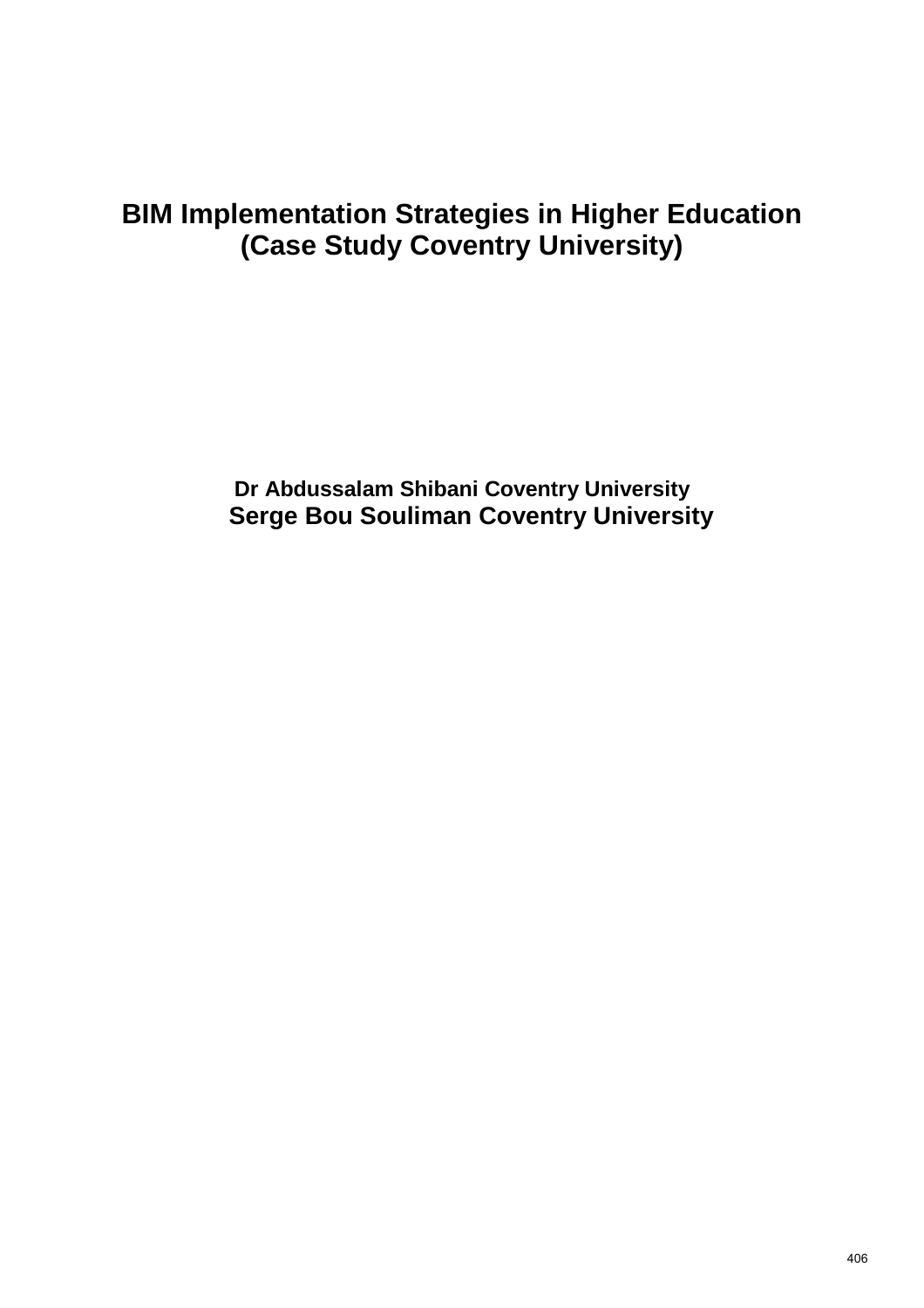# **Abstract**

Nowadays, with the evolvement of construction, project managers are facing more complex tactics to manage project and their cost, information, schedule, maintenance and more. The UK government have provided a new strategy to undertake project management; this strategy was set to become a mandate as of March 2016. 'Building Information Modeling' or also known as 'BIM' is a new strategy used to enhance collaboration between multi disciplines in the architecture, engineering, and construction sector with the use of technology. BIM level 2 was modified to suit the British standards and a publicly available specifications was set to provide a 'common language' to all disciplines in construction, and as of March 2016 58% of the construction companies in the UK have embedded BIM and 97% are planning on implementing BIM in the next 5 years (NBS, 2016). The UK government have set another goal to reach a new mandate of implementing BIM level 3 in construction. Since BIM is a new idea and the industry is providing training to implement it, it should be implemented in education to reach BIM level 3 target. Also, since BIM is a new idea, there is a large uncertainty of how to implement BIM in higher education and to identify the different teaching and learning strategies of BIM in education.

This paper provide an overview of the idea of BIM and will explain what BIM is and the platforms used to apply different levels and dimensions of BIM in the industry. Then, the literature about BIM in education will be provided to show the different collaboration methods and teaching/learning strategies that could be adopted.

The data obtained to formulate a strategy that would commend the methods used by Coventry University will be case studies of BIM implementation in education from researchers, academics and practitioners in the architecture, engineering, construction, owner and operator industry.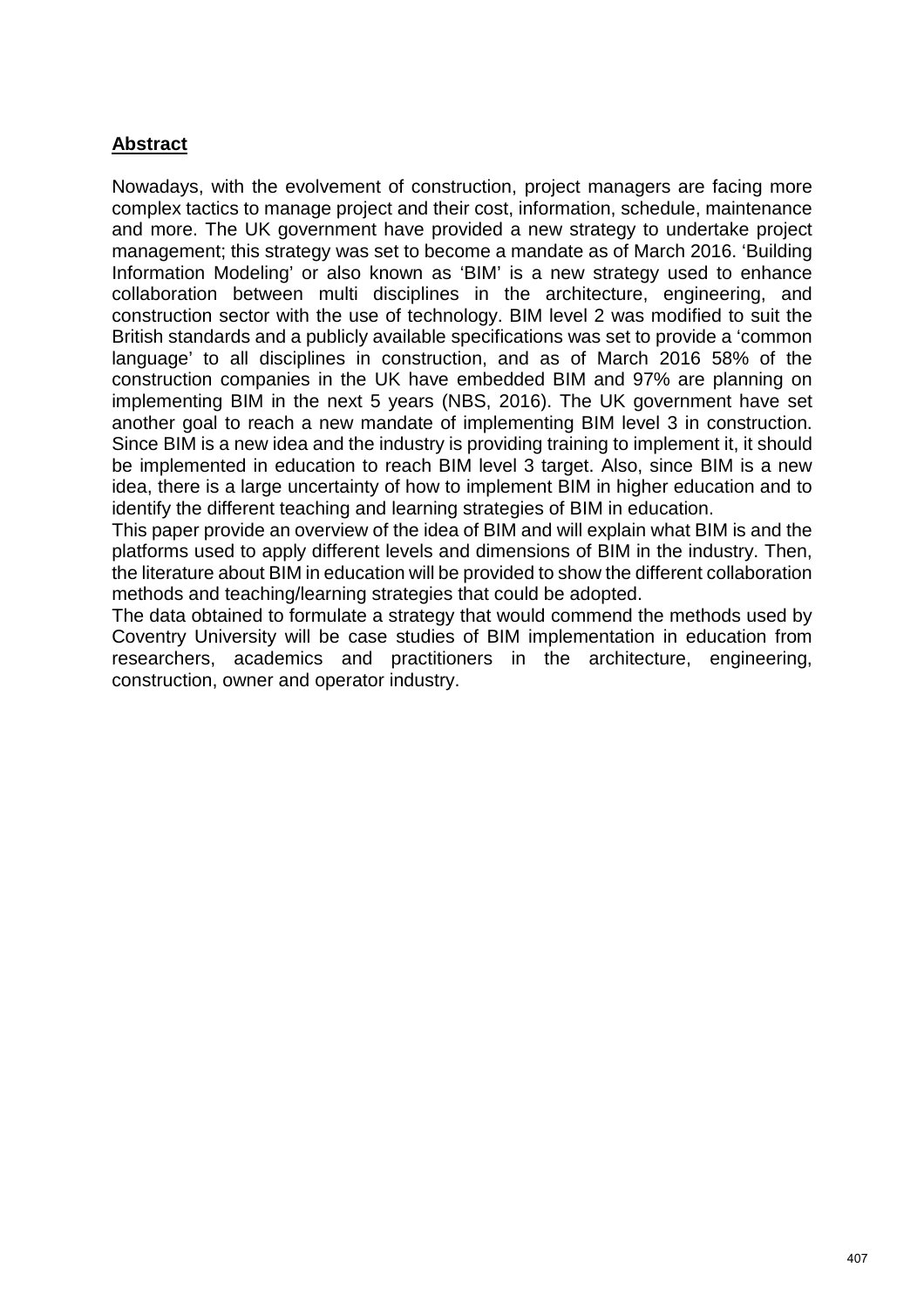#### 1. Introduction

'Building Information Modelling' or 'BIM' is a new method used in construction to provide a more effective technique of collaboration while undergoing design, management, and maintenance. The attention towards Building Information Modelling (BIM) has been rapidly increasing over the years especially after the UK Government published in 2011 a Government Construction Strategy that involves the implementation of BIM in construction projects. In 2016 the UK Government published a new Government Construction Strategy where it was quoted in that report "The majority of departments have already met the requirements for BIM Level 2 and the remaining departments are on target to meet the 2016 mandate" (gov.uk, 2016).

#### 1.1 Aim and Objectives

In order to understand the importance of BIM, what BIM truly is, and if it could be implemented in higher education. The following aims could be achieved by trailing the following objectives:

- 1. Provide a thorough explanation of what BIM is.
- 2. Know the UK government requirements.
- 3. Pinpoint any BIM collaboration types in education.
- 4. Show different types of implementation strategies
- 5. Provide previous strategies of implementing BIM in education

#### 2. Definitions of BIM

Autodesk (2016) defined BIM as "a process that involves creating and using an intelligent 3D model to inform and communicate project decisions. Design, visualization, simulation and collaboration enabled by Autodesk BIM solutions provide greater clarity for all stakeholders across the project lifecycle." BIM is the acronym of Building Information Modelling and portrays a collaborative process to design, build, and manage a building using one coherent platform that provides a 3D model where all the participants of the project can access and modify the model and the model's information throughout the project's lifecycle. BIM is not just a 3D platform and does not only help designers with the modeling of the project, but also helps all the participants with communication problems, cost defining, choosing materials, time management, energy performance, maintenance management. WSP Parsons Brinckrhoof (2013) explained BIM to be a 'Sociotechnical system' where BIM is the combination of man-made technology and social norms, behaviors and cultural institutions. BIM is considered to be 'sociotechnical' because the technical aspect is based on the influence of the social behavior. Figure 1 explains the different sociotechnical layers of BIM.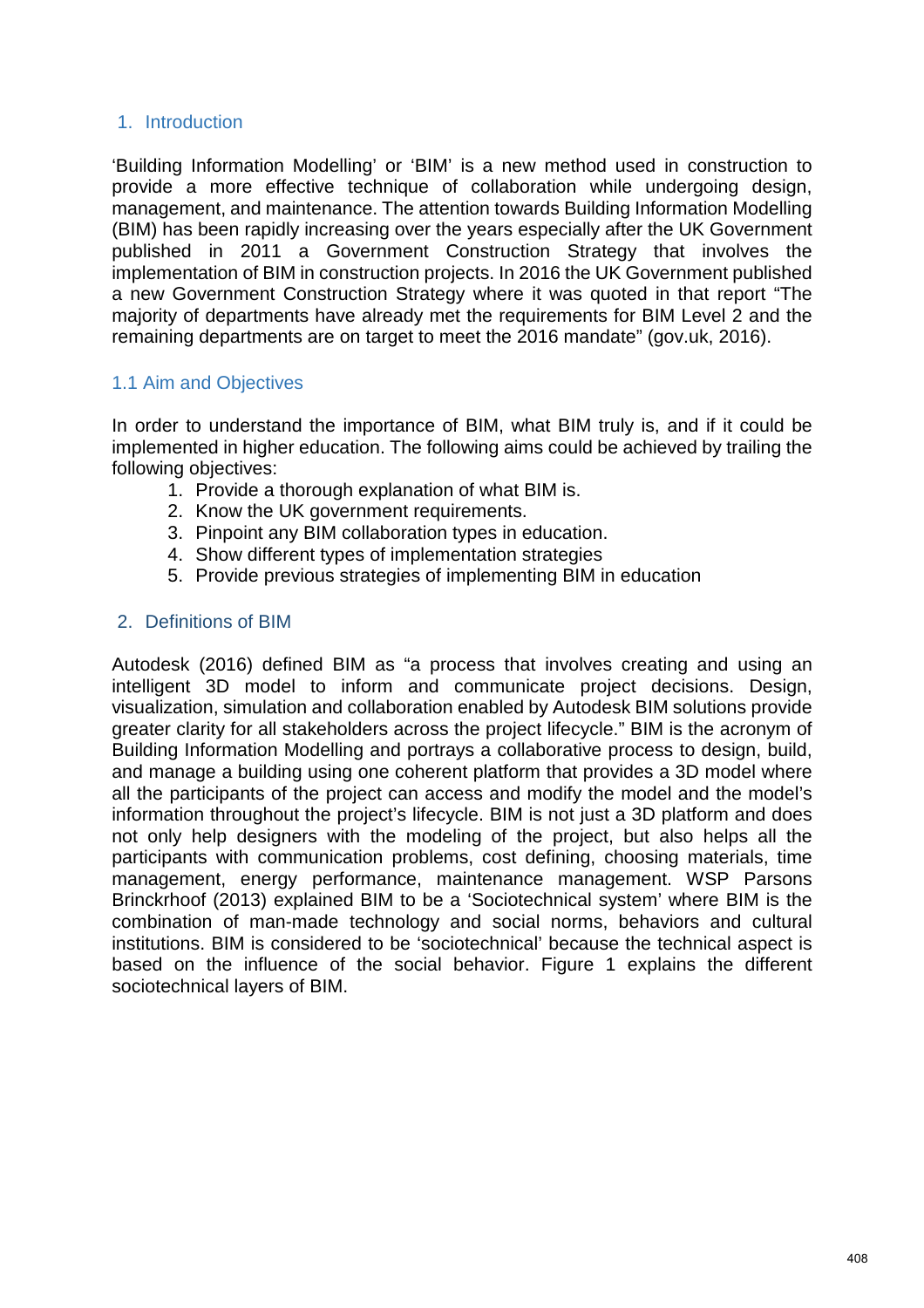

*Figure 1: Sociotechnical layers (Parsons Brinckrhoof, 2013)*

# 2.1 First principles of BIM

Although BIM is considered to be a new methodology, it has been present in construction in some form or another for a long time. Truly, BIM has been developing for almost 40 years. In 1975, Chuck Eastman a researcher wrote the paper "The use of computers instead of drawings in building design" and explained a working prototype called "Building Description System" or "BDS", which comprise a parametric design and a single database for graphical aid and quantitative exploration (Codebim.com, 2016). In the decade between 1970 and 1980, growth on the idea was continuously developing in the world where in the USA it was called "Building Description System" and in Europe it was termed as "Product Information Model" or "PIM". In 1986, a British Professor called Dr. Robert Aish, who is now part of the Autodesk research, first titled "Building Modeling" (Hetnationaalbimplatform.nl, 2016). Afterward, in 1992, the term "Building Information Modelling" appeared in the first paper written by Nederveen and Toleman from the Netherlands (van Nederveen, G.A. Tolman, F,1992). Nowadays, The UK government has provided a mandate for all construction companies in the UK to normalize. The mandate required is a level 2 BIM, which should come in effect by March 2016 (gov.uk, 2015).

## 2.2 BIM Levels

To understand the effectiveness of the different levels of BIM, Richards and Bew (Mordue. S, October 2015) provide a diagram describing the maturity levels of BIM (figure 2)



*Figure 2.Richards and Bew Maturity Diagram (Mordue. S, October 2015)*

 $\triangleright$  In level 0 BIM, no technology is used and all the information is in the form of hardcopies.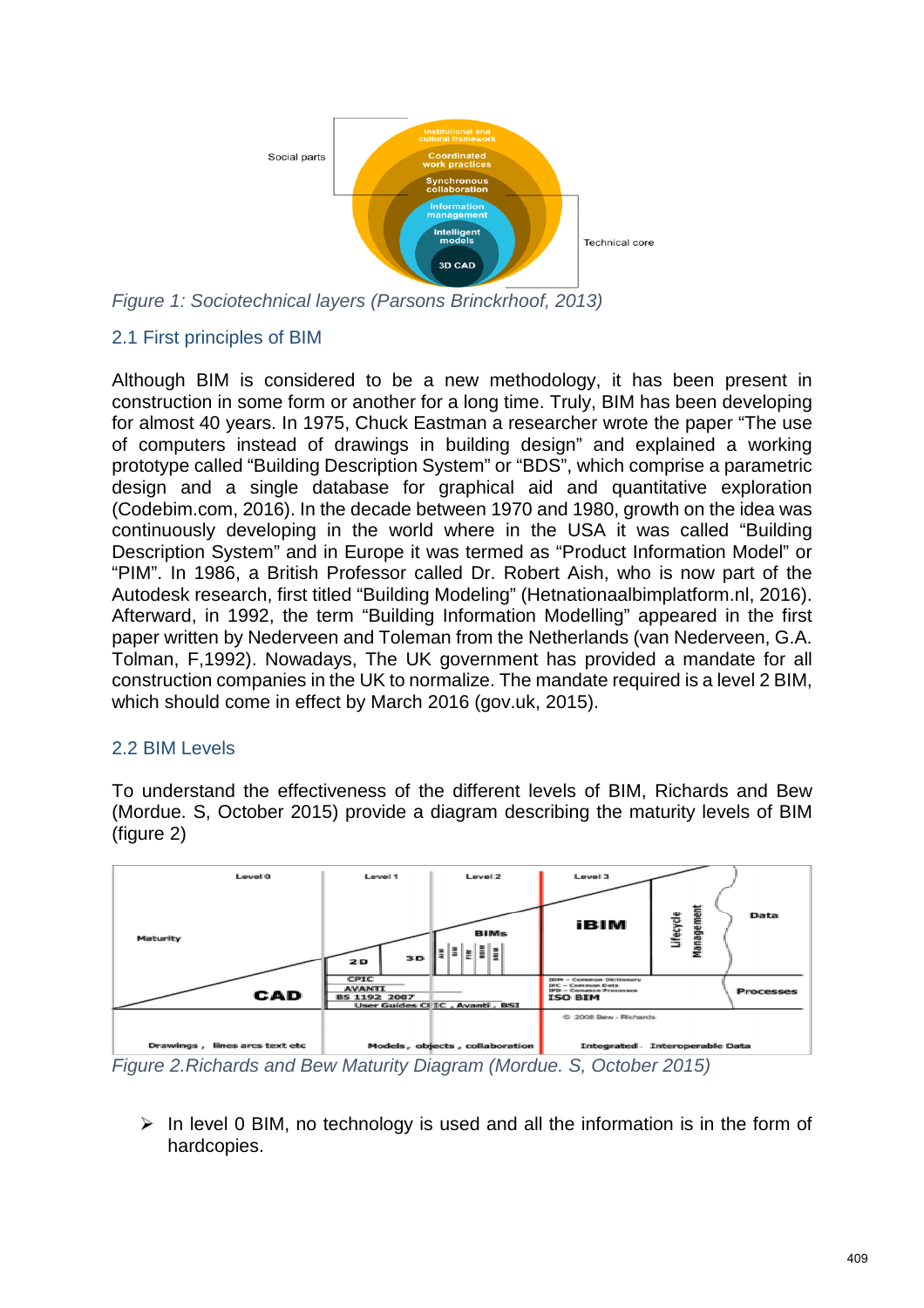- $\triangleright$  In Level 1 BIM, the information is provided using technology where they are in the form of softcopies but no cloud collaboration is used.
- $\triangleright$  In level 2 BIM, all the information is in the form of softcopies and the information is transferred using an online library for all participants to access.
- $\triangleright$  In level 3 BIM, the participants of the project work on one model that contains 3D, 4D, 5D, and 6D information.
- 2.3 BIM Dimensions

BIM level 3 dimensions, 3D, 4D, 5D, and 6D are defined to be as follow:

- $\triangleright$  3D is the the model of the project which is in 3 dimensions and shows all the information of materials and structures. This dimension has a walkthrough feature where you can access any part of the model and select every component of the project.
- $\triangleright$  4D is the construction planning and organization. This dimension shows the sequence used to undertake the construction, the benefits of this dimension is to minimize any on-site health and safety risks.
- $\geq$  5D is the cost information of the project where in the model, all the materials and components used have their costs included in the BIM model, after finishing the model, the cost can be regenerated using the BIM model itself
- $\triangleright$  6D is the project lifecycle management information where after producing a 3D model, the model used during the construction phase the information used in the model can be used to produce a lifecycle management process.

## 2.3.1 BIM Level 2 Mandate

The UK Cabinet Office stated in May 2011 a new continuing government strategy to improve the construction industry. The short term goals of the strategy is to reduce cost of construction by 15 to 20 percent and the long term goals are:

- i. Reduce long-term working costs for construction projects
- ii. Help meet the UK's carbon reduction target
- iii. Increase competitiveness of the UK's design and construction market.

To help achieve these goals, many standards and specifications are generated to back up the strategy. Those standards and specifications include 8 main components that would permit project members to identify, follow, and understand BIM protocols and procedures. Autodesk (2016) identified the 8 main components to be:

- 1. **PAS 1192-2:2013**: PAS is the acronym for Publicly Available Specifications under the British Standards 1192 and is issued in 2013. PAS 1192-2 is the main part of BIM that identifies the collaboration process for engineering, architectural, and construction information and explains the use of Construction Operations Building Information Exchange (COBie). Where COBie is the exchange of information of new and existing facilities.
- 2. **PAS 1192-3:2014**: Similar to PAS 1192-2:2013 but created in 2014 and provide standards for the operational phase with respect to the delivery of the project. This specification portrays how Asset Information Model is created from the Project's information Model (PIM). Also, the PAS explains how the model is utilized and maintained until disposal.
- 3. **BS 1192-4:2014**: Similar to previous British Standards but created in 2014 and shows the expectancies of the exchange of nongraphic information of a project. The use of COBie for operating, commissioning, and maintaining in a neutral spreadsheet for decision making, asset management, and facility management.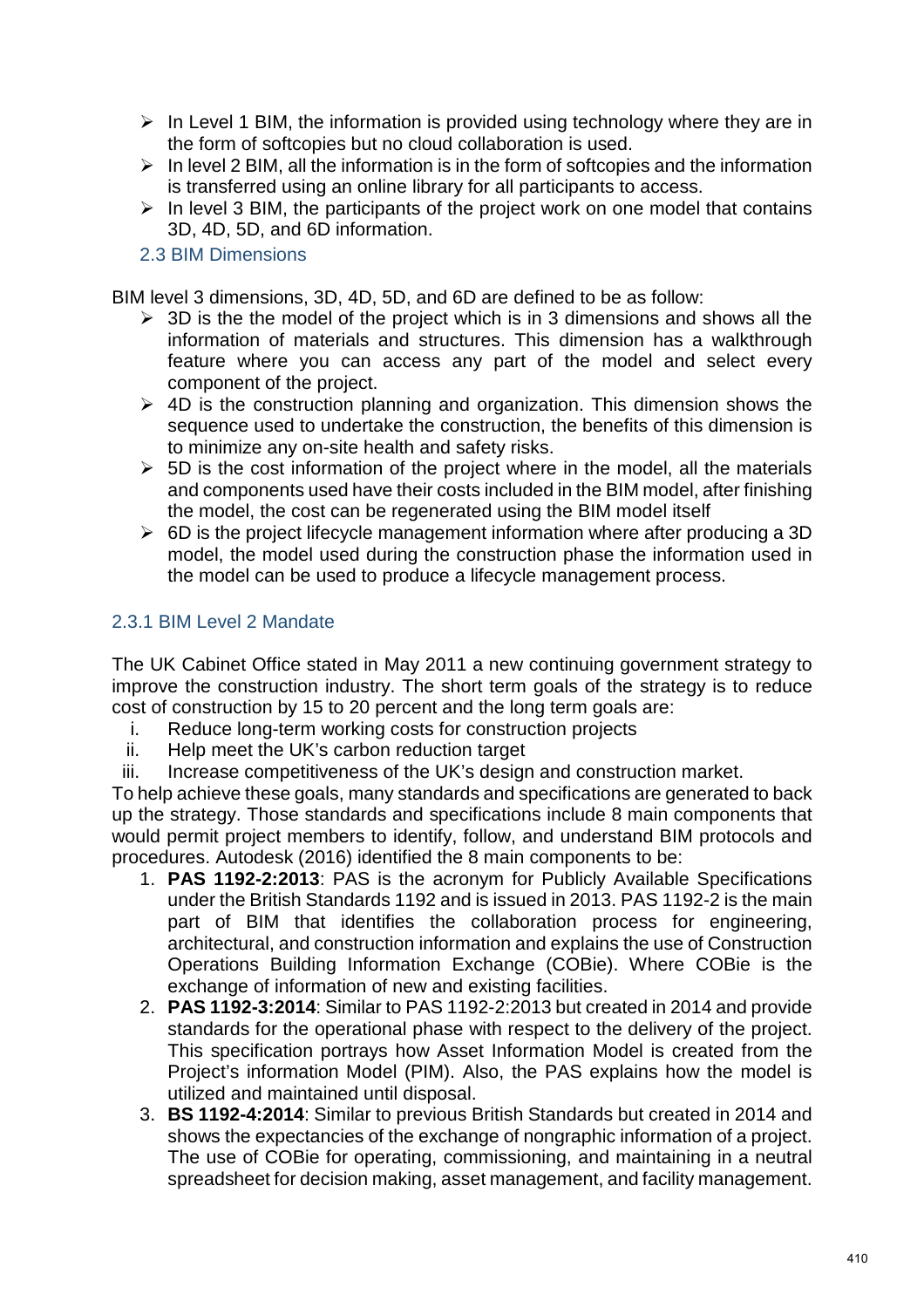- 4. **PAS 1192-5:2015**: similar to previous specifications but created in 2015 and focuses on technical security considerations for stakeholders and government owners in the UK
- 5. **BIM Protocol**: A legal appendix for designing and constructing contracts, which permits project members to share information within a contract. It explains responsibilities, restrictions, and liabilities of the project models.
- 6. **Government Soft Landings**: GSL is a government policy of graduated handover for projects done for the government. It involves the assistance of project teams to government clients to aid them on how to control their assets effectively. This policy also emphasizes on including operational workers during the design and construction phase to assess the impact of the operation.
- 7. **Classification**: This is a 'common language' between all parties involved in designing, managing, and constructing a government project. Having a specific classification allows electronic project data to be indexed and planned to be straightforwardly available and searchable.
- 8. **Digital Plan of Works**: A digital plan of works (dPoW) was appointed by the UK government to outline the information needed at a specific time of the project's lifecycle and the party accountable for creating and issuing that information.

# 2.4 The benefits of BIM

According to a National BIM report conducted by NBS in April 2016 (NBS, 2016), 56% of the industry has adopted BIM, which is 6% more than last year's survey. Also 86% plan to implement BIM by April 2017 and 97% are planning to adopt BIM in the next 5 years. One of the leading companies in the construction industry within the UK that has adopted BIM is Mott Macdonald. Mott Macdonald has been adopting and operating BS1192 compliant CDEs on some of the world's largest projects for almost 7 years (NBS, 2016). Mott Macdonald has identified the benefits of BIM to be:

- **Better Collaboration Outcomes**: Using a single model where all project members such as design disciplines, customers, contractors, suppliers and specialists cultivate collaborative working relationships. This will help members focus on project delivery and better outcomes.
- **Superior performance**: By using BIM, a detailed comparison between different designs, options, and facilities can lead to a more efficient, cost-effective and sustainable solution.
- **Improved Solutions**: BIM provides enhanced generative modelling technologies that can provide improved cost-effective solutions against agreed parameters.
- **Better Certainty**: Benefits of having a model, the project can be visualized from the early stages, which would help owners and operators generate awareness of the design content, thus permitting them to amend the design to achieve the results needed. Before undergoing construction BIM helps the team members to 'build' the project in a virtual model, prepare certain procedures, enhance the outcome of temporary works and better plan materials, equipment and labor.
- **Faster Project Delivery**: Due to ease of visualization, up to 50% of planning time can be saved by agreeing on early designs and facilities. Also, many design problems and clashes can be identified at early stages of planning by running simulations on different BIM platforms.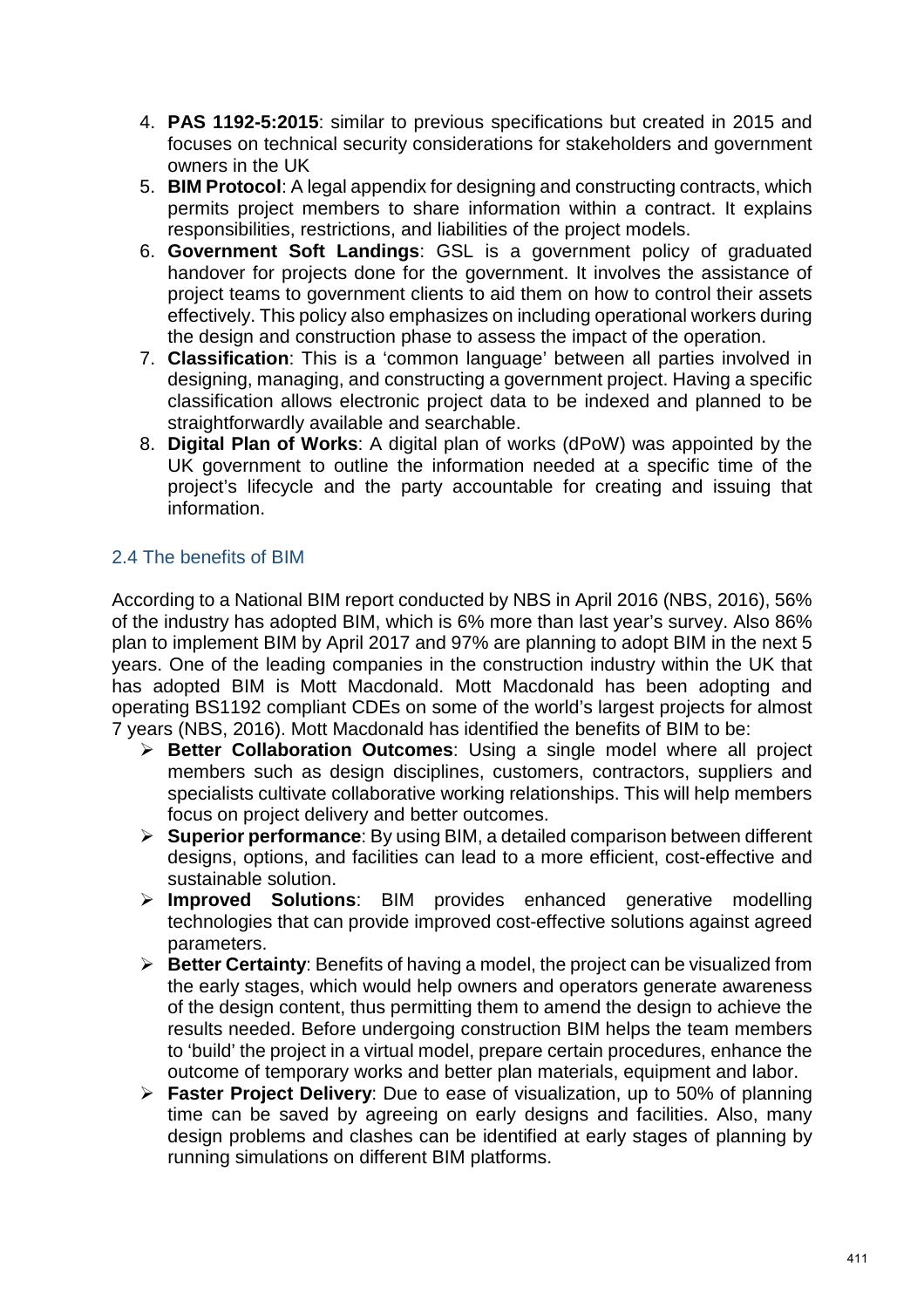- **Reduced Health and safety risks**: By using the 3D model, asset managers and operation managers can enhance public safety and optimize operations on site. Also, contractors can use complex details from the model to review any safety risks before going on site.
- **More Precise**: When all members collaborate on a single model, everyone will be able to identify issues and resolve them before construction and thus eliminating impacts of redesign on cost and time. Also, using BIM allows the integration of existing facilities with new facilities.
- **Fewer Waste Generated**: Using some BIM platforms, there is an option to order the exact quantity where materials are not over-ordered. Also, due of precise program scheduling, materials and equipment are delivered in time which would enable more space on site and lower potential of damage to materials.
- **Constant Improvement**: All members included in the BIM project can leave feedback regarding the information and the performance of the members and the process, which would then drive for improvement on following projects.
- **Whole Life Asset Management**: Projects executed using BIM not only contain information about construction and sequences but also contain component information that aids with ordering, operating and maintaining

Nevertheless, from the survey conducted by NBS (2016) for the national BIM report, many of the respondents believe the advantages of embedding BIM in construction are:

- 63% of the respondents believe that BIM adoption will cause 33% decrease in the total life cost and of initial cost of construction.
- 57% of the respondents believe that BIM will cause a 50% decrease in time from the start date to completion date for new-build and refurbished projects.
- 39% of the respondents believe that BIM will cause a 50% reduction in the emission of greenhouse gases within the construction industry.
- Almost 30% believe that BIM will help reduce the trade gap between exports and imports for construction materials.

# 2.5 The Challenges of BIM

Although BIM is considered to be a better and more efficient strategy in construction, being a relatively new approach, BIM has created many challenges in the construction industry. The top 5 challenges cited by institutes that haven't done the move to the level 2 mandate have been identified by the NBS national BIM report of 2014(NBS, 2014) to be:

- 1. **No client demand**: 73% of the organizations that consist of five staff or fewer have cited that there was no client demand.
- 2. **Not always relevant**: 71% of the organizations that consist of five staff or fewer consider that BIM is not always relevant, applicable, or appropriate to their workload.
- 3. **Cost**: Ever since the recession, organizations have been cautious and they consider BIM to be a liability rather than a helpful. This is true since the move will require spending on software, providing training and time. Although the cost could be weighed against the benefit of BIM but some organizations are not willing to take the risk just yet.
- 4. **Projects considered too small**: Although BIM can be used on all sized projects, some companies believe that some projects are too small to use BIM.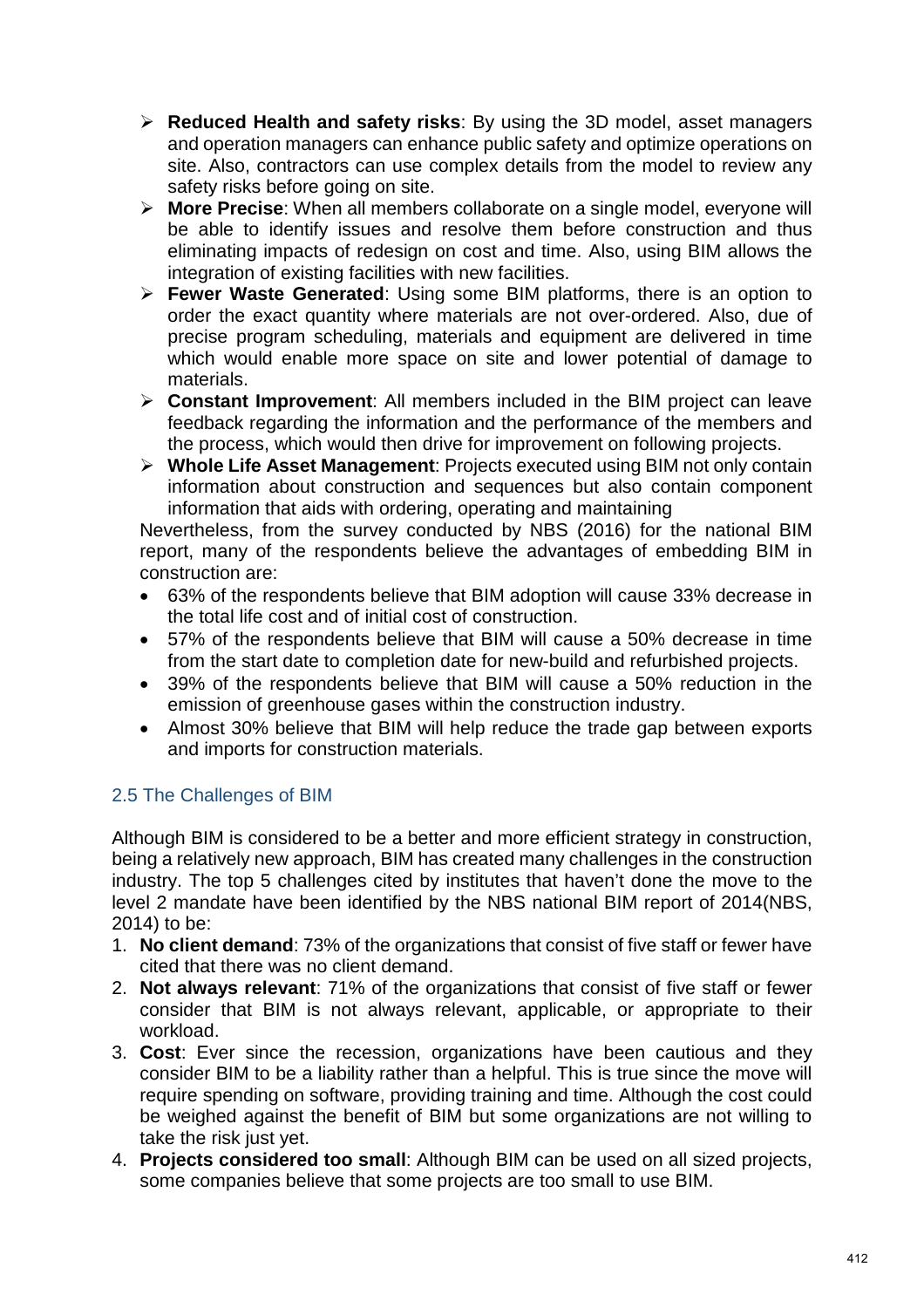5. **Lack of expertise**: 62% of the organizations that consist of five staff members or less and 77% of the organizations of six staff members or more have reported the lack of expertise and skills in BIM. With the development of the industry, it is ideal for companies to increase recruitment now to uplift the lack of expertise in the BIM sector instead of facing training costs.



# 2.7Platforms used in implementing BIM

BIM is a strategy of many options. There are many platforms that contribute to the utilization of BIM. Figure (3) shows some of platforms used by different parties to contribute to the project. Table (1) shows the list of software used by each party.

# 3. Building Information Modelling in Higher Education

## Importance of teaching BIM in higher education

BIM nowadays have dominated the construction industry. Members of the industry are undergoing training and buying BIM platforms to keep up to date especially after the UK government set a strategy to reach level 2 BIM mandate. The importance of teaching BIM in higher education is vital where students transitioning into the industry are aware of the process and aware of the platforms used in BIM. Professor David Philp (HEAcademy, 2013) explained that "At this point in the evolution of the UK BIM strategy it is of increasing importance that our teaching institutions are equally well informed of the progress that is being made across those Government departments which are spearheading implementation on projects and across its asset base." Education has always strived to follow the relevance of the need of the industry and currently Building Information Modelling is considered to be an attractive topic to continue the evolution of the construction industry.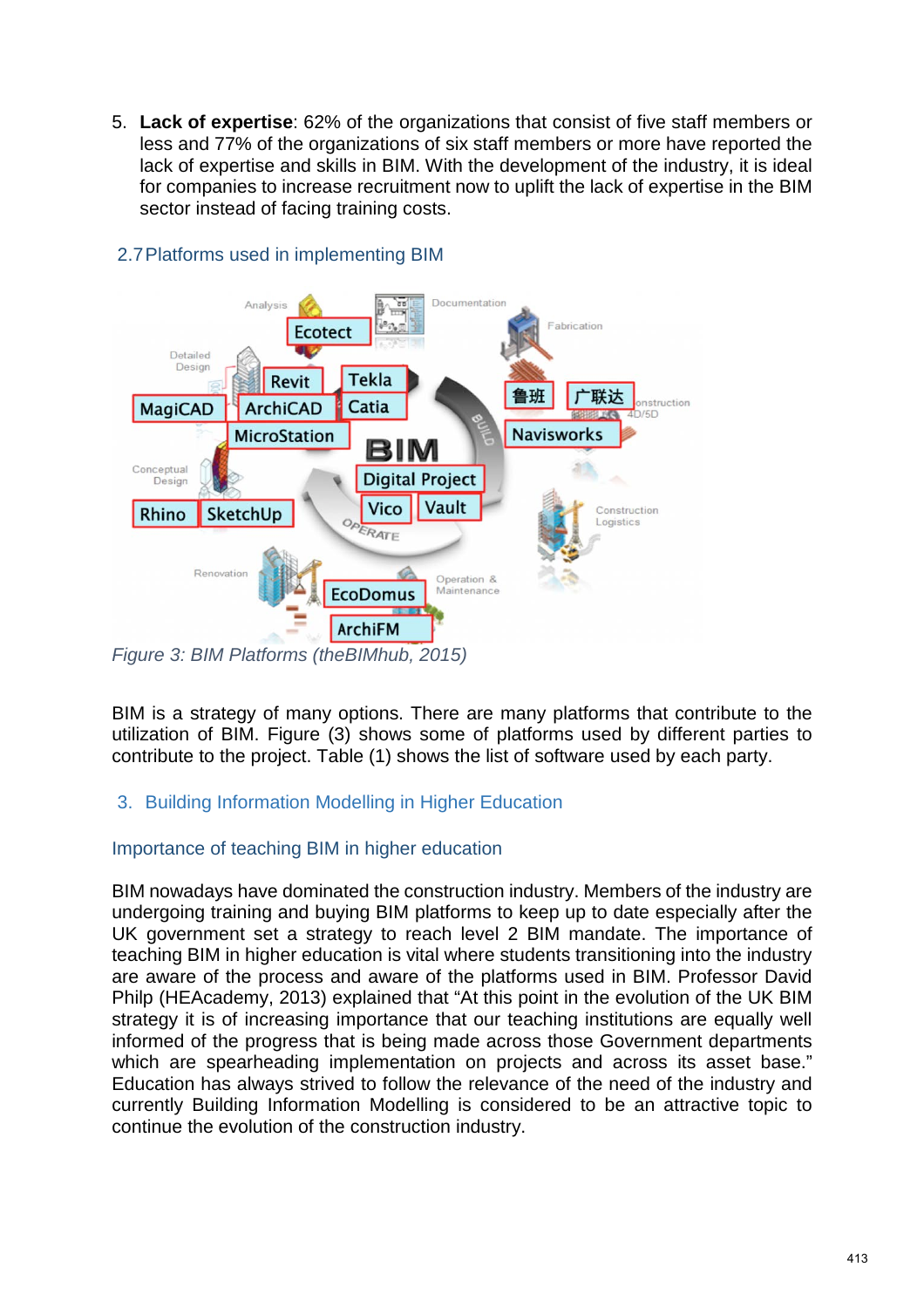## 3.1.1 Accredited universities that teach BIM in higher education in the UK

According to The Higher Education Academy (2013) there are 20 higher education institution noted in figure (5) that have embedded BIM within their curriculum. Some of these institutions use it as a complete course and others have embedded BIM within courses. According to the Chartered Institute of building (Bimplus, 2016), some institutes that use BIM as a higher education course:

- 1. University of Salford: MSc BIM and Integrated Design
- 2. Middlesex University: MSc Building Information Modelling Management
- 3. University of South Wales: MSc Building Information Modelling and **Sustainability**
- 4. University of the West of England: MSc Building Information Modelling (BIM) in Design Construction and Operations
- 5. University of Northumbria: MSc Building Design Management and Building Information Modelling (BIM)
- 6. University of Liverpool (in London): MSc Building Information Modelling
- 7. University of Derby: University Diploma in CAD and BIM (Architecture)
- 8. University of Wolverhampton: MSc Building Information Modelling
- 9. University of Westminster: MSc Building Information Management
- 10.Birmingham City University: MSc Integrated Design and Construction Management
- 11.The Construction IT Alliance (CITA): MSc in Construction Informatics
- 12.University of Reading: MSc Information Management for Design, Construction and Operation
- 13.RGU Robert Gordon University Aberdeen: MSc Visualisation in Architecture and the Built Environment
- 14.Dublin Institute of Technology: MSc in Applied Building Information Modelling and Management



*Figure 4: Institutes that teach BIM in the UK (HEAcademy, 2013)*

## 4. Research Design and Methodology

A research is usually conducted to explore an idea, investigate an issue, resolve a problem, or make an argument. In this research paper, a research is done to explore an idea and make an argument. This paper is made up of 2 different segments. The first segment of this paper explains the issues raised when undergoing a research methodology and the second segment clarifies why the particular method was chosen and how the method will be accomplished. This paper will explain the research aims and objectives, research design, research methods, research population, and key steps used to identify implementation strategies of BIM in higher education.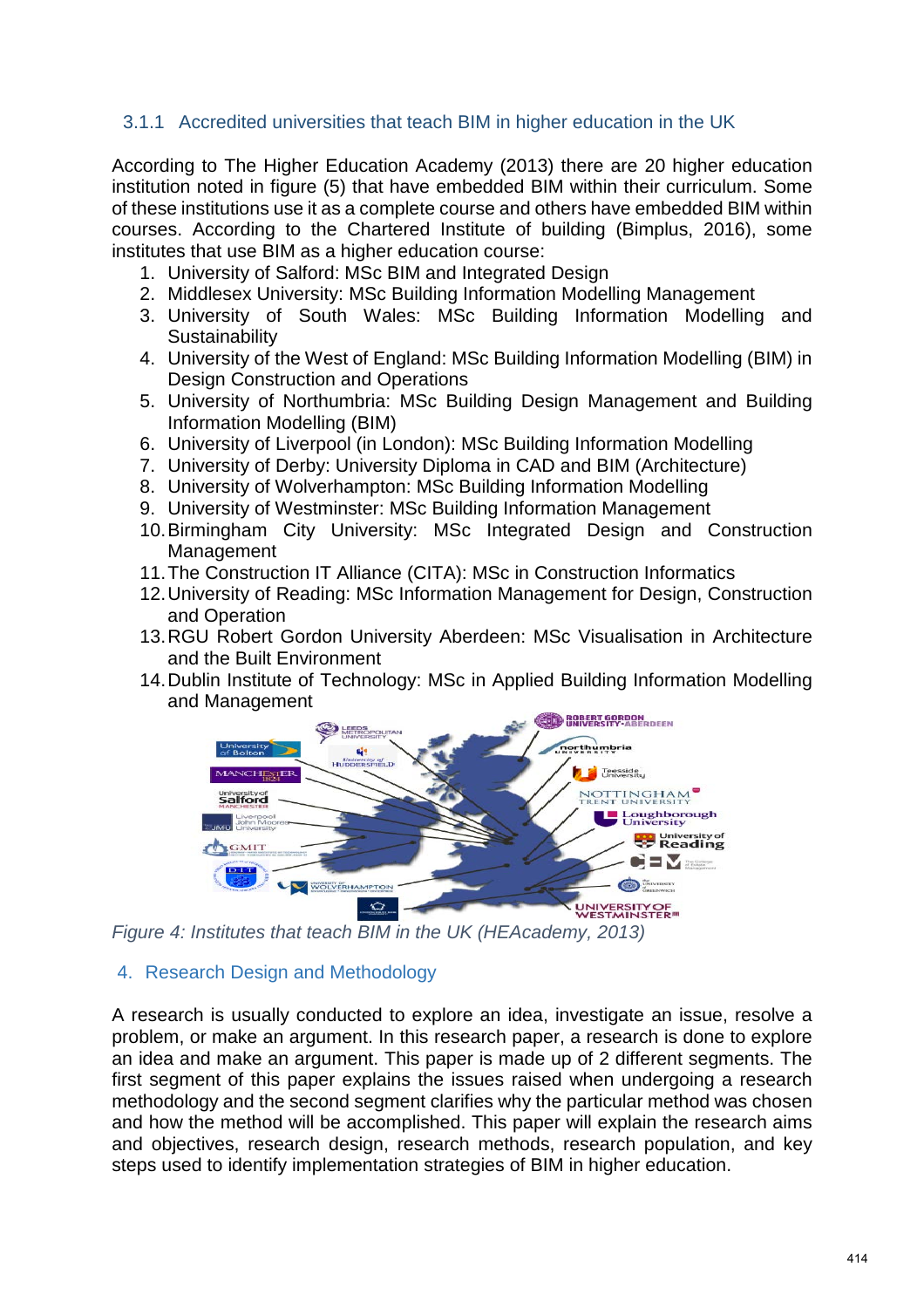# 4.1Methodological choice

When undergoing a research, whether the research method is primary, secondary, or both, there are different types of methodological approaches. These approaches are dependent on the research aims and objectives and the data required. The main scopes to methodological choices are:

- $\triangleright$  Qualitative
- $\triangleright$  Quantitative
- $\triangleright$  Mixed Method (quantitative and qualitative combined)

## 4.1.1 Qualitative approach

According to Wyse (2011) a qualitative research is mainly an investigative method of research. Using a qualitative approach is mainly to understand prime ideas, reasons and motives. The cause of implementing a qualitative approach is to provide understandings of the problem or to aid in the development of ideas or theories for a quantitative research. Also, it is used to reveal beliefs and opinions trending which would then help uncover the problem more thoroughly. Methods used to collect data for a qualitative research may be unstructured or semi-structured. Some of the methods used to undergo such an approach may be typically small and the population required are selected to satisfy a specific quota. Some of the techniques used are:

- Focus groups (group discussions)
- Individual interviews
- Participation/observations

## 4.1.2 Quantitative Approach

Wyse (2011) explained that a quantitative approach is mainly used to measure the problem by producing two types of data; either numerical data or data that can be converted to exploitable measurements. Quantitative research is mainly used to generalize data from a larger number of participants than a qualitative approach to quantify ideas, performances, feelings, and other defined variables. When undergoing a quantitative research, measurable data should be utilized to convey specifics and learn patterns within research. When comparing quantitative and qualitative data collection methods, a quantitative method is considered to be more structured than a qualitative method. Some of the techniques used to implement a quantitative data collection methods include:

- Surveys (online surveys, paper surveys, mobile surveys and kiosk surveys)
- Face-to-face interviews
- Telephone interviews
- Longitudinal studies
- website interceptors
- Online polls
- Systematic observations.

#### 4.1.3 Mixed method approach

Conducting a mixed method approach includes gathering, studying, and mixing quantitative and qualitative data in a single study or a longitudinal program of inquiry.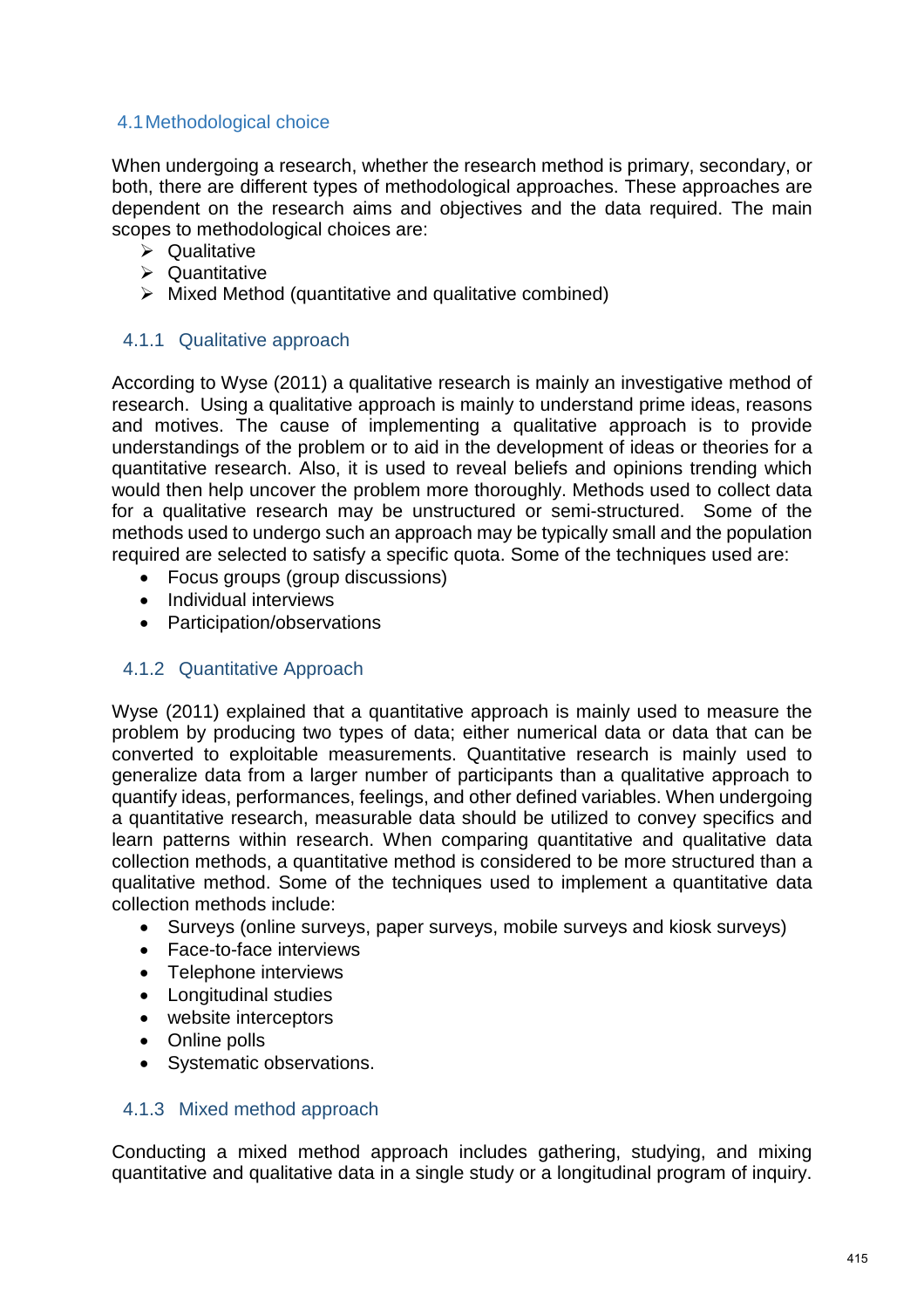The purpose of using this type of approach to undergo a research is to implement both qualitative and quantitative research methods together to deliver a more enhanced understanding of the research problem. They explain that a mixed method of both quantitative and qualitative approaches may lead to 5 kinds of research designs:

- 1. Concurrent Mixed Method Design (Triangulation Design)
- 2. Embedded Design
- 3. Explanatory Design
- 4. Exploratory Design
- 5. Sequential Embedded design

#### 4.2Existing Strategies of Implementing BIM in Education

The National Institute of Building Sciences (2015) have held their 9<sup>th</sup> event on 7-8 of April 2015 to raise attention on BIM. For the event, NIBS have requested researchers, academics and practitioners in the architecture, engineering, construction, owner and operator industry to present a short paper about knowledges, experiences and challenges for implementing BIM in education or describe course contents or project practices. Some of the strategies used to implement BIM are highlighted below, and the full report from The National Institute of Building Sciences is attached as appendix A.

#### 4.2.1 How should we teach BIM? A case study from the UK

The UK's perspective of BIM is that it has 4 significant levels:

- Level 0
- Level 1
- Level 2
- Level 3 (RIBA, 2012).

As the UK's government has implemented the use of BIM by the year 2016, the minimum required level of BIM implementation is level 2; the creation of models in BIM applications by specific disciplines before deployment in a shared workspace (BSI 2013; BSI 2007).

A study by Barison and Santos (2010a) has shown that out of 25 universities that incorporate BIM in their curriculum, 6 universities teach it at an introductory level, 12 universities teach BIM at an intermediate level and 7 universities teach BIM at an advanced level, where the introductory level requirements did not need any prerequisites or any sort of high level computing skills and it therefore makes it suitable for students in their first year of studies.

Effective learning by students can be achieved by a combination of many methods, including lectures, self-study, lab tutorials, problem based projects / coursework and web based tutorials.

Video based (web) tutorials are able to offer a new vista to the learning experience that cannot be obtained from the traditional 'text' based handouts. Evidence in literature suggests that this method of learning aids in metacognition (Wouters et al, 2007); support problem based learning (Chan, et al. 2010) as well as increasing stimulation, retention and satisfaction of student learning experience (Choi and Johnson, 2007). By encouraging self-learning through video tutorials, students are able to acquire CAD/BIM skills with a knock on effect on computer lab sessions, which can then focus on coursework (problem solving). This is as opposed to current scenario, where substantial amount of time spent by students in lab sessions is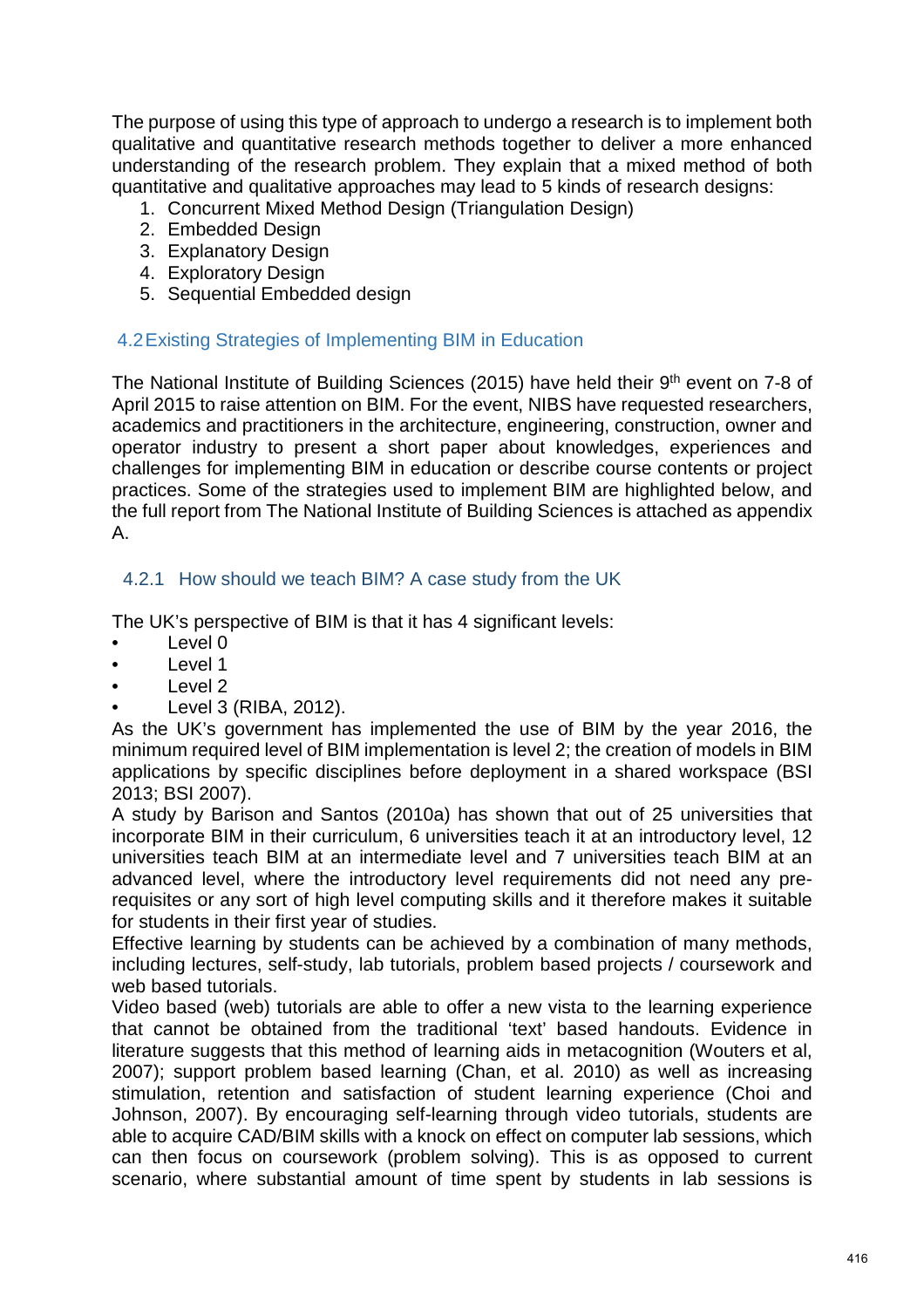dedicated to first, learning how (CAD) software work, leaving less time for applying the learning in their coursework. This should eventually speed up the Kolb Learning Cycle (Kolb, 1984).

In addition to customary texts on BIM which provide theories and conceptual backdrop, there are important documents that are crucial as learning materials and to the learning outcomes of BIM in

the UK. These include: regulatory guidelines like BS1192-2007 (BSI 2007), PAS 1192 (BSI, 2013) and the CIC BIM Protocol (BIM Task Group 2013b); industry standards such as Royal Institute of British Architects (RIBA) BIM overlay (RIBA, 2012), and Royal Institution of Chartered Surveyors' (RICS) new rules of measurement (NRM1) (Wu, et al. 2014). Other sources of BIM knowledge and understanding come from case studies by industry professionals who give presentations on how

BIM has been used in real-life projects. Depending on the program and its focus, acquisition of various practical skills is achieved through data generation from BIM authoring software, model coordination and auditing, and finally collaboration through shared workspaces.

Using Loughborough University as a case study, it has been found from research that as there are 4 undergraduate programs and 5 post graduate programs of different disciplines requiring BIM and therefore the co-location of these programs in one school has allowed for the optimization of multi-disciplinary modules where group work is often used to achieve learning outcomes.

#### 4.2.2 Best Practices and Lessons Learned in BIM Project Execution Planning in Construction Education

Construction management and construction engineering students at Arizona State University are introduced to various in-depth applications of BIM during their 4th year Project Management Course.

The adoption of BIM is happening all throughout the Architecture, Engineering and Construction industries and the different disciplines within the AEC are utilizing BIM in different ways to suit their particular needs.

BIM is being introduced in education just as much as it is in industry. The Architectural discipline oversees the biggest portion of programs with BIM components offered (Beccerik-Gerber et al. 2011). Construction Management disciplines were late in adopting a BIM component within their education realm but they have increased their offerings and have realized the benefits (Beccerik-Gerber et al. 2011). Accreditation of each BIM course may be a constraint to the disciplines that may be offering the courses.

There are teaching strategies that combine the teaching of the technical skills of BIM platforms and the BIM management strategies.

Con 453 is a Project Management course at Arizona State University that has been revamped to address the managerial aspects of BIM while introducing the technical skills required to create BIM content. Con 453 was structured with lectures and lab sessions; the students attend a total of 75 minute lectures per week, and one 2-hour lab per week. The lectures present a typical theoretical approach to the course content; why is BIM used in the industry, and also why its use has been increased in recent years.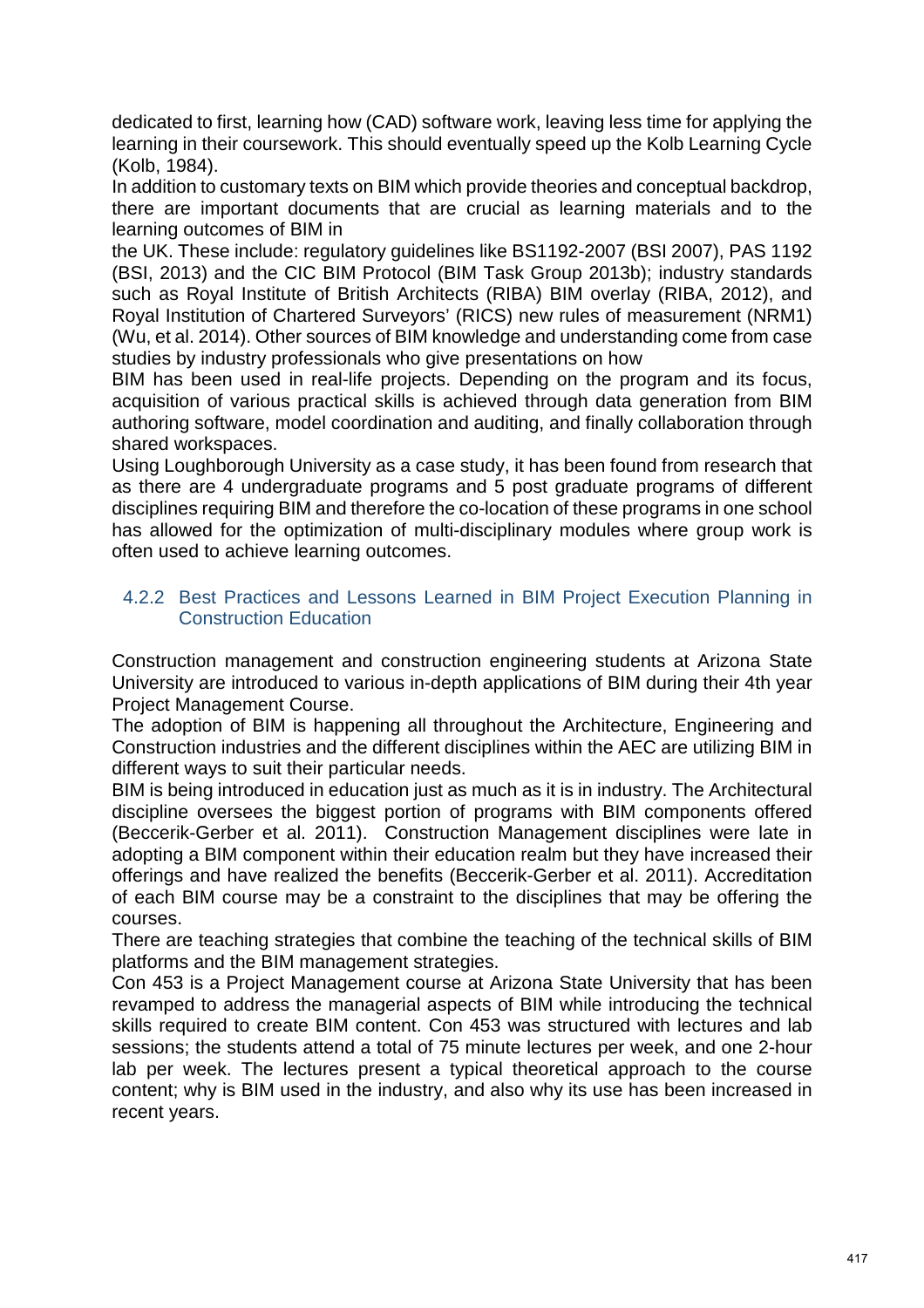#### 4.3Limitation of the Study

When undergoing this research paper, there were 2 limitations faced. The first limitation was encountered when undergoing secondary data collection where the topic does not have much literature about implementing it in higher education. The only countries that have implemented BIM are developed countries and they have limited data about the subject.

The second limitation appeared when undergoing the methodology where the research philosophy was too vague to be explained as pragmatism, positivism, realism, or interpretivism.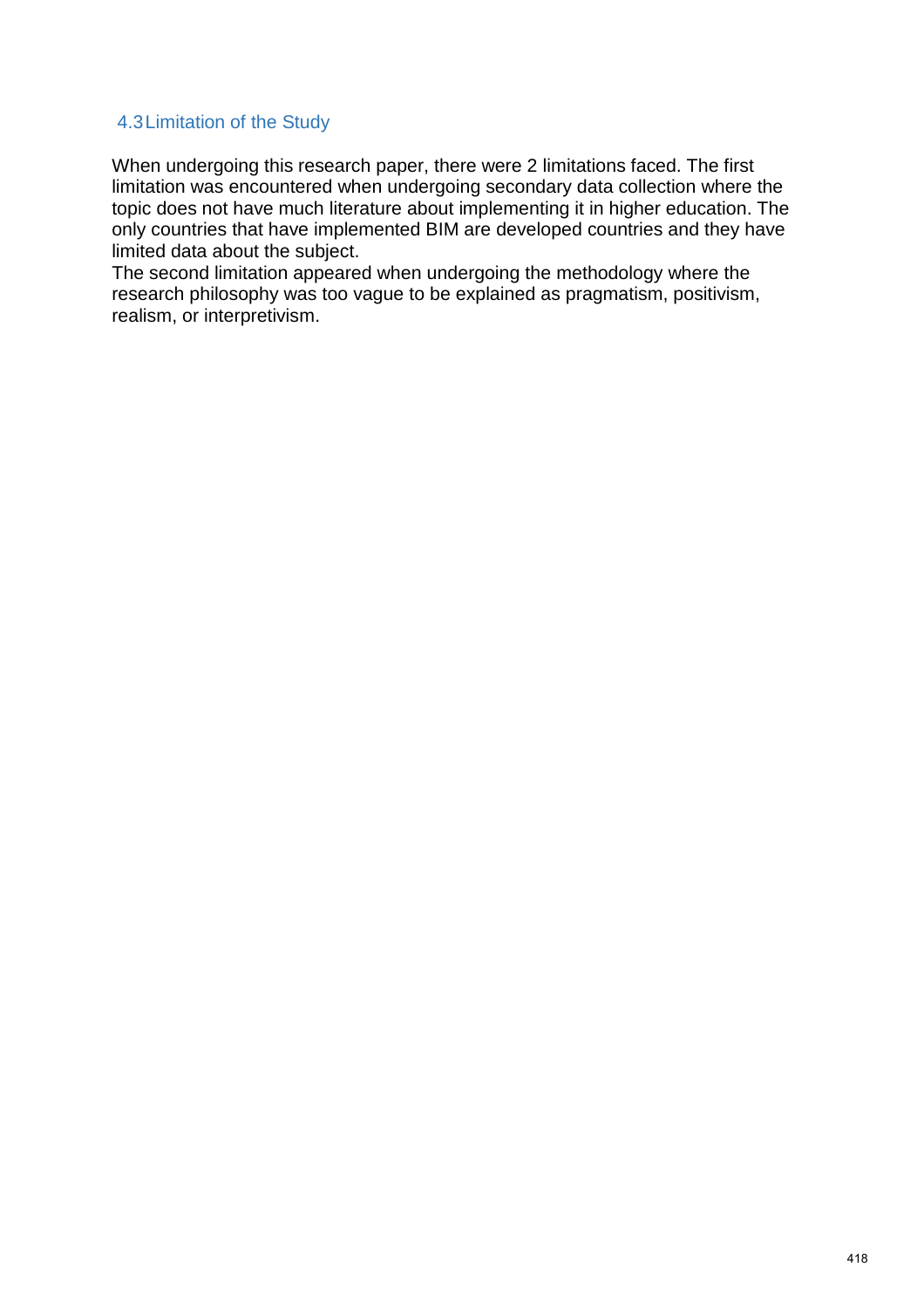# 5 References

- 1. Aconex.com. (2016). What is BIM? | Aconex. [online] Available at: <http://www.aconex.com/what-is-BIM>
- 2. Arnold. A. (2010). "Construction Industry Involvement in the Capstone Senior Design Class." Proc., 2010, ASEE Annual Conference and Exposition, American<br>Society 6 for Engineering Education. Louisville. KY. Society for Engineering Education, Louisville, KY, <http://soa.asee.org/paper/conference/paper-view.cfm?id=23788>
- 3. Autodesk and the UK BIM Level 2 Mandate. (2016). 1st ed. [ebook] London:<br>Autodesk 360 Available at: Autodesk 360. Available at: [https://cdn2.hubspot.net/hubfs/86543/BIM\\_Level\\_2/Autodesk\\_and\\_UK\\_BIM\\_Lev](https://cdn2.hubspot.net/hubfs/86543/BIM_Level_2/Autodesk_and_UK_BIM_Level_2_Mandate.pdf) [el\\_2\\_Mandate.pdf](https://cdn2.hubspot.net/hubfs/86543/BIM_Level_2/Autodesk_and_UK_BIM_Level_2_Mandate.pdf)
- 4. Autodesk.co.uk. (2016). What's BIM | Building Information Modelling | Autodesk. [online] Available at: [http://www.autodesk.co.uk/solutions/building-information](http://www.autodesk.co.uk/solutions/building-information-modeling/overview)[modeling/overview](http://www.autodesk.co.uk/solutions/building-information-modeling/overview)
- 5. Brincherhoff, P. (2016). What is BIM?. [online] WSP Group. Available at: <http://www.wsp-pb.com/en/Who-we-are/In-the-media/News/2013/What-is-BIM/>
- 6. Brown, N. C., Peña, R. B., and Folan, J. (2009). "Teaching BIM: Best Practices for Integrating BIM into Architectural Curriculum?" Autodesk University 2009, [http://aucache.autodesk.com/au2009/sessions/5267/AU09\\_TeachingBIM\\_ED122](http://aucache.autodesk.com/au2009/sessions/5267/AU09_TeachingBIM_ED122_1.pdf) [\\_1.pdf](http://aucache.autodesk.com/au2009/sessions/5267/AU09_TeachingBIM_ED122_1.pdf)
- 7. 37, 12-19. [http://dx.doi.org/10.1061/\(ASCE\)EI.1943-5541.0000030](http://dx.doi.org/10.1061/(ASCE)EI.1943-5541.0000030)
- 8. Embedding Building Information Modelling (BIM) within the taught curriculum. (2016). 1st ed. [ebook] London: The Higher Education Academy. Available at: [https://www.heacademy.ac.uk/sites/default/files/bim\\_june2013.pdf](https://www.heacademy.ac.uk/sites/default/files/bim_june2013.pdf)
- 9. Koch, D., and Hazar, D. (2010) "Integrating BIM into mechanical, electrical and plumbing (MEP) construction management curriculum." Proc., The BIM-Related Academic Workshop, Salazar and Raymond Issa, Washington D.C., [http://www.buildingsmartalliance.org/client/assets/files/bsa/bsa\\_conference\\_proc](http://www.buildingsmartalliance.org/client/assets/files/bsa/bsa_conference_proceedings_1210.pdf) [eedings\\_1210.pdf](http://www.buildingsmartalliance.org/client/assets/files/bsa/bsa_conference_proceedings_1210.pdf)
- 10.Korman, T. M., and Simonian, L. G. (2010) "Enhancing Student Learning of Mechanical, Electrical, and Plumbing Coordination through the use of Building Information Modeling." Proc., The BIMRelated Academic Workshop, Salazar and Raymond Issa, Washington D.C., [http://www.buildingsmartalliance.org/client/assets/files/bsa/bsa\\_conference\\_proc](http://www.buildingsmartalliance.org/client/assets/files/bsa/bsa_conference_proceedings_1210.pdf) [eedings\\_1210.pdf](http://www.buildingsmartalliance.org/client/assets/files/bsa/bsa_conference_proceedings_1210.pdf)
- 11.Kymmell, W. (2008) "Building Information Modeling: Planning and Managing Construction Projectswith 4D CAD and Simulations." McGraw Hill, New York, NY.
- 12.Laseirin, J. (2016). Geschiedenis van BIM Het Nationaal BIM Platform. [online] Hetnationaalbimplatform.nl. **Available** Available at: [http://www.hetnationaalbimplatform.nl/kenniscentrum/bim-basics/geschiedenis](http://www.hetnationaalbimplatform.nl/kenniscentrum/bim-basics/geschiedenis-van-bim/)[van-bim/](http://www.hetnationaalbimplatform.nl/kenniscentrum/bim-basics/geschiedenis-van-bim/)